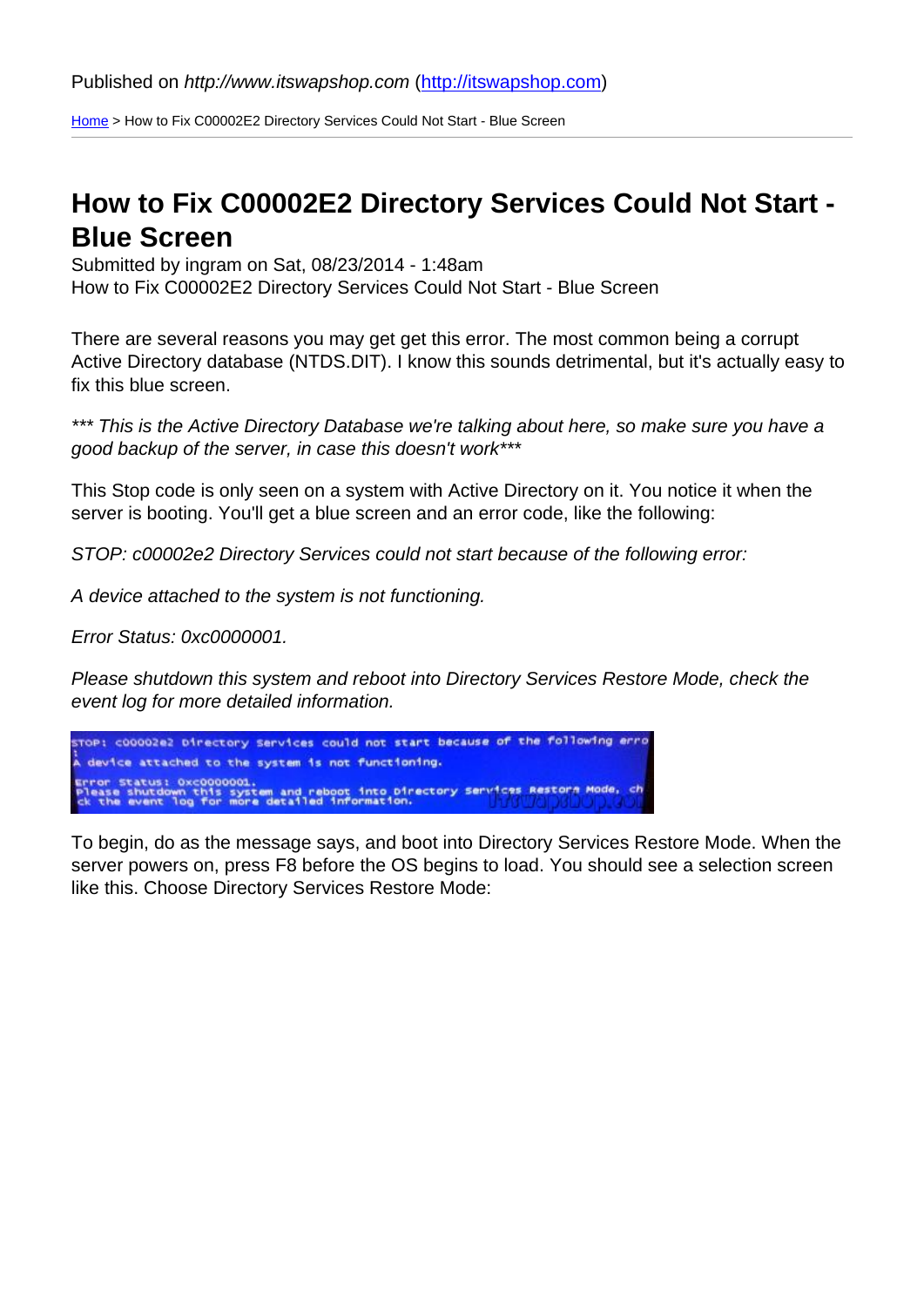

Once in Directory Services Restore Mode, you can check if there is a problem with the database by running the following commands:

## **ntdsutil.exe**

## **activate instance ntds**

## **files**

If there is a problem with it, you'll see something like this returned:

Could not initialize the Jet engine: Jet Error -501. Failed to open DIT for AD DS/LDS instance NTDS. Error -2147418113



To fix, just rename all of the .log files located in C:\windows\ntds\ to .log.old, or anything else, so they can be recreated.